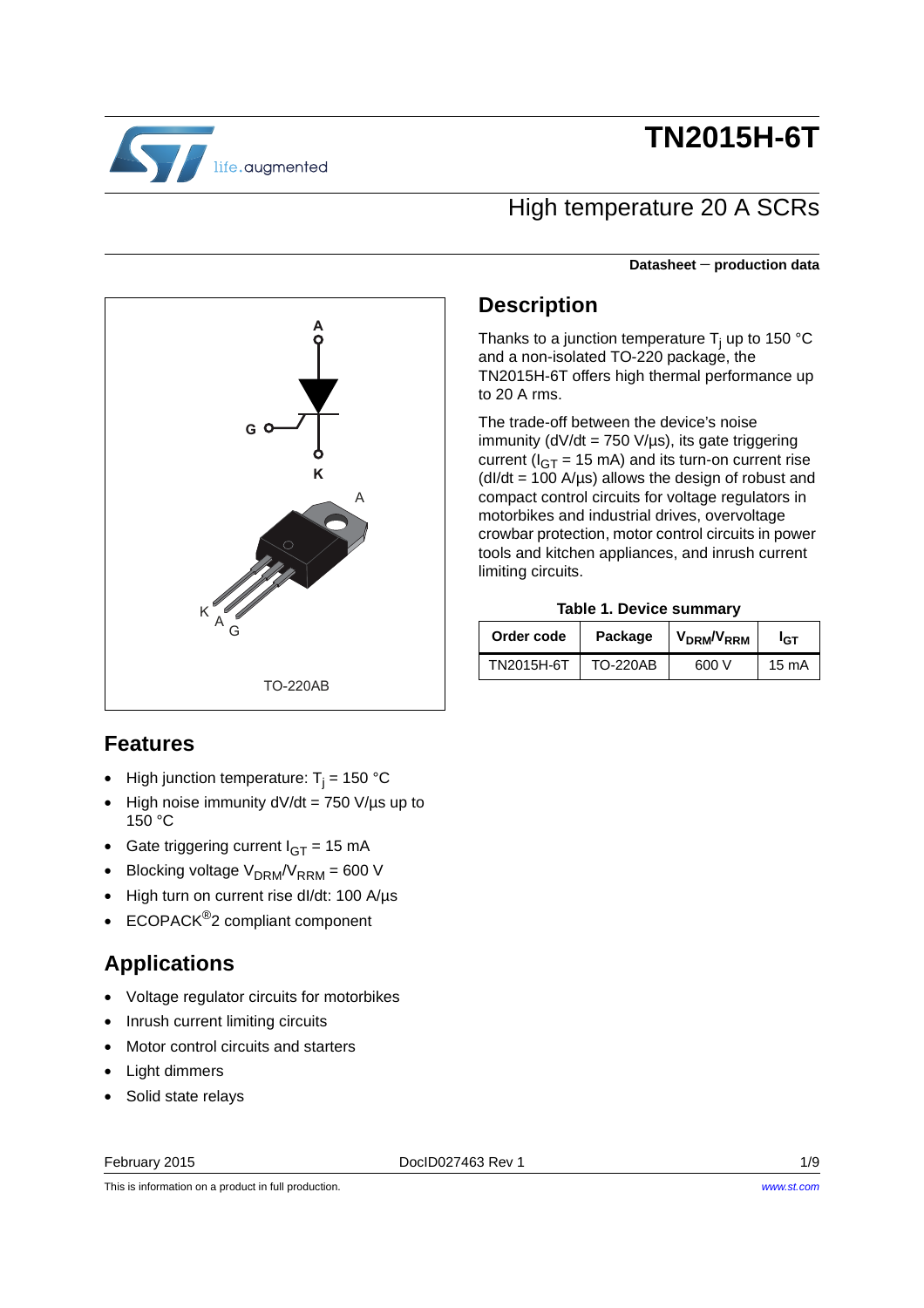# **1 Characteristics**

| Symbol                                 | <b>Parameter</b>                                                                                                      | Value          | Unit           |                                    |             |  |
|----------------------------------------|-----------------------------------------------------------------------------------------------------------------------|----------------|----------------|------------------------------------|-------------|--|
| $I_{T(RMS)}$                           | On-state rms current (180° conduction angle)                                                                          | $T_c = 132 °C$ | 20             | A                                  |             |  |
|                                        |                                                                                                                       |                | $T_c = 132 °C$ | 12.7                               |             |  |
| $I_{T(AV)}$                            | Average on-state current (180° conduction angle)                                                                      |                | $T_c = 137 °C$ | 10                                 | A           |  |
|                                        |                                                                                                                       |                | $T_c = 140 °C$ | 8                                  |             |  |
|                                        | Non repetitive surge peak on-state current                                                                            | 197            | A              |                                    |             |  |
| $I_{\rm TSM}$                          | $(T_i$ initial = 25 °C)<br>$t = 10$ ms                                                                                |                |                | 180                                |             |  |
| $I^2t$                                 | I't value for fusing $(T_i$ initial = 25 °C)<br>$t_{p}$ = 10 ms                                                       |                |                | 162                                | $A^2S$      |  |
| dl/dt                                  | Critical rate of rise of on-state current<br>$F = 60 Hz$<br>$I_G = 2 \times I_{GT}$ , $t_r \le 100$ ns, $T_i = 25$ °C |                |                | 100                                | $A/\mu s$   |  |
| V <sub>DRM</sub> ,<br>V <sub>RRM</sub> | Repetitive peak off-state voltage                                                                                     | 600            | $\vee$         |                                    |             |  |
| $I_{GM}$                               | $t_{p} = 20 \mu s$<br>Peak gate current                                                                               |                | $T_i = 150 °C$ | 4                                  | A           |  |
| $P_{G(AV)}$                            | $T_i = 150 °C$<br>Average gate power dissipation                                                                      |                |                | 1                                  | W           |  |
| $\mathsf{T}_{\textsf{stg}}$<br>$T_{j}$ | Storage junction temperature range<br>Operating junction temperature range                                            |                |                | $-40$ to $+150$<br>$-40$ to $+150$ | °C          |  |
| $T_{L}$                                | Maximum lead temperature for soldering during 10 s                                                                    |                |                | 260                                | $^{\circ}C$ |  |

|  | <b>Table 2. Absolute ratings</b> |  |
|--|----------------------------------|--|
|--|----------------------------------|--|

|  | Table 3. Electrical characteristics ( $T_i$ = 25 °C, unless otherwise specified) |  |  |  |
|--|----------------------------------------------------------------------------------|--|--|--|
|  |                                                                                  |  |  |  |

| Symbol   | <b>Test conditions</b>                                                                                |                |            | <b>Value</b> | Unit      |
|----------|-------------------------------------------------------------------------------------------------------|----------------|------------|--------------|-----------|
|          | $V_D = 12 V$ , R <sub>1</sub> = 33 $\Omega$                                                           |                | Typ.       | 6            | mA        |
| $I_{GT}$ |                                                                                                       | Max.           | 15         |              |           |
| $V_{GT}$ | $V_D = 12 V$ , R <sub>1</sub> = 33 $\Omega$                                                           |                | Max.       | 1.3          | V         |
| $V_{GD}$ | $V_D = V_{DRM}$ , R <sub>1</sub> = 3.3 k $\Omega$                                                     | $T_i = 150 °C$ | Min.       | 0.2          | V         |
| ŀн       | $I_T$ = 500 mA, gate open                                                                             |                |            | 50           | mA        |
| Ч.       | $I_G = 1.2 \times I_{GT}$                                                                             |                |            | 60           | mA        |
| dV/dt    | $V_D$ = 402 V, gate open                                                                              | $T_i = 150 °C$ | Min.       | 750          | $V/\mu s$ |
| $t_{gt}$ | $I_T$ = 40 A, $V_D$ = 600 V, $I_G$ = 100 mA,<br>$(dl_G/dt)$ max = 0.2 A/µs                            |                | Typ        | 1.9          | μs        |
| $t_{q}$  | $V_D = 402$ V, $V_R = 25$ V, $I_T = 20$ A,<br>$(dI_G/dt)$ max = 30A/µs, dV <sub>D</sub> /dt = 50 V/µs | $T_i = 150 °C$ | <b>Typ</b> | 70           | μs        |

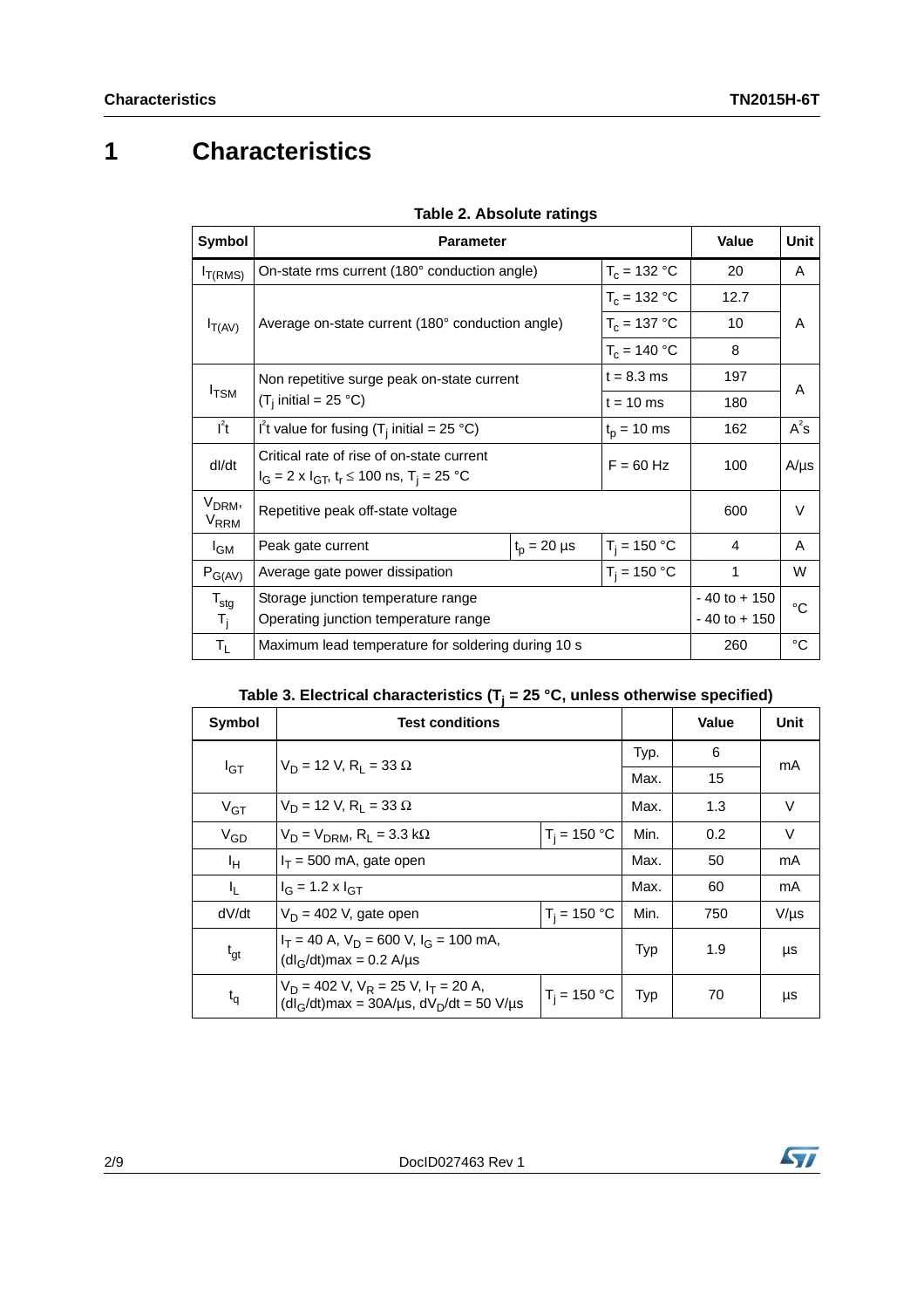| Symbol           | <b>Test conditions</b>            |                | <b>Value</b> | Unit          |           |
|------------------|-----------------------------------|----------------|--------------|---------------|-----------|
| V <sub>TM</sub>  | $I_{TM}$ = 40 A, $t_p$ = 380 µs   | $T_i = 25 °C$  | Max.         | 1.6           | $\vee$    |
| $V_{t0}$         | Threshold voltage                 | $T_i = 150 °C$ | Max.         | 0.82          | V         |
| $R_{d}$          | Dynamic resistance                | $T_i = 150 °C$ | Max.         | 17.5          | $m\Omega$ |
| IDRM,            |                                   | $T_i = 25 °C$  | Max.         | 5             | μA        |
| <sup>I</sup> RRM | $V_D = V_{DRM}$ , $V_R = V_{RRM}$ | $T_i = 150 °C$ |              | $\mathcal{P}$ | mA        |

#### **Table 4. Static characteristics**

#### **Table 5. Thermal resistance**

| Symbol        | <b>Parameter</b>         | Value | Unit |
|---------------|--------------------------|-------|------|
| $E_{th(i-c)}$ | Junction to case (AC)    | 1.0   | °C/W |
| $R_{th(i-a)}$ | Junction to ambient (DC) | 60    | °C/W |

#### **Figure 1. Maximum power dissipation versus average on-state current**



#### **Figure 2. Average and DC on-state current versus case temperature**



#### **Figure 3. Average and DC on-state current versus ambient temperature**





**Syl**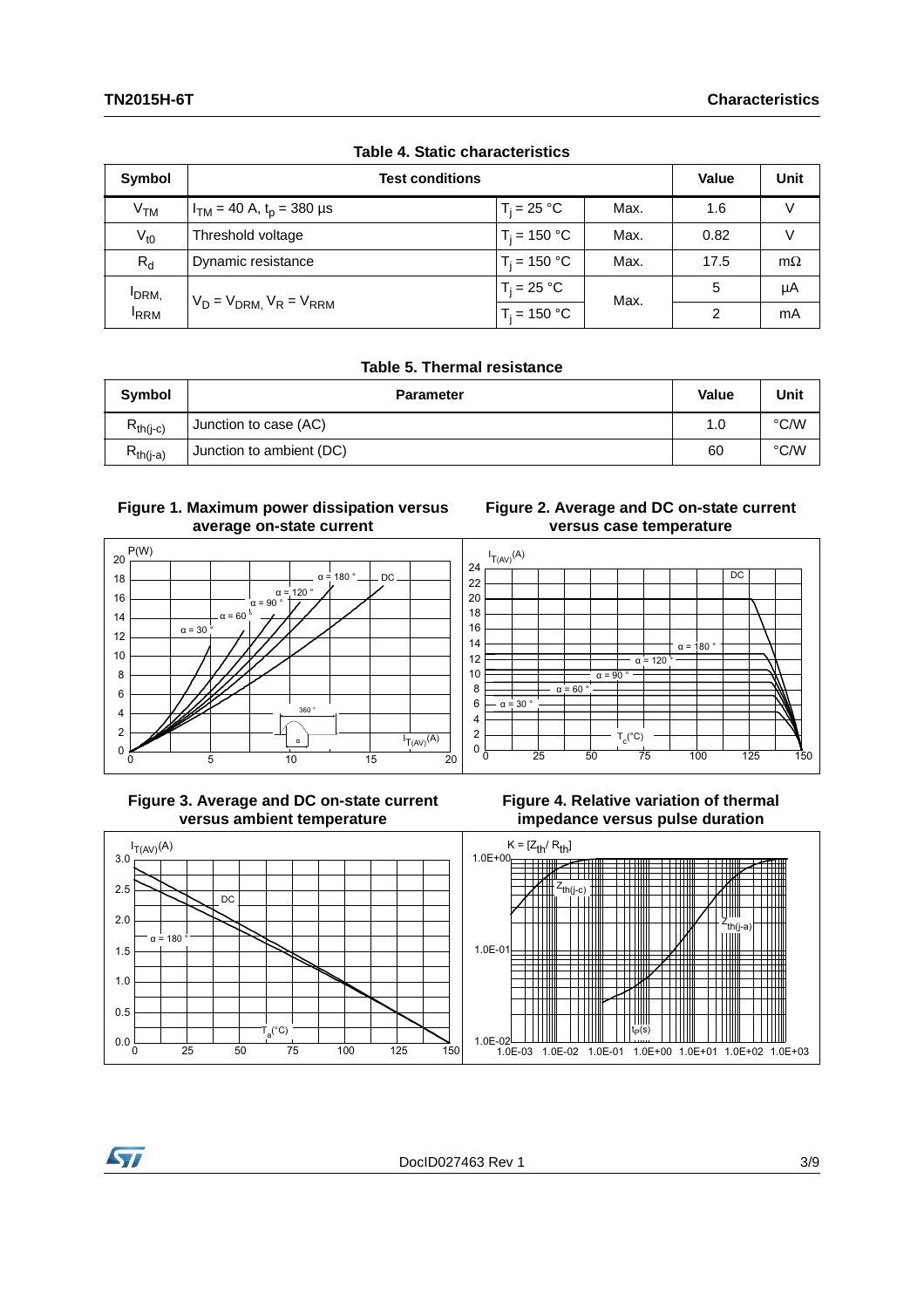**Figure 5. Relative variation of gate triggering current and gate voltage versus junction temperature (typical values)**



#### **Figure 7. Relative variation of static dV/dt immunity versus junction temperature (typical values)**

# **Figure 8. Surge peak on-state current versus**

-50 -25 0 25 50 75 100 125 150

T<sub>j</sub>(°C)

**Figure 6. Relative variation of holding current and latching current versus junction temperature (typical values)**

**number of cycles**



 $0.0$   $-50$ 

 $0.5$ 

 $1.0$ 

 $1.5$ 

, +

,  $\overline{L}$ 

եր, կլ [ Т<sub>ј</sub> ] / Լ<sub>Н</sub>, կլ [ Т<sub>ј</sub> = 25 °C]

 $2.0$ 

 $2.5$ 

#### **Figure 9. Non-repetitive surge peak on-state current for a sinusoidal pulse (tp < 10 ms)**

#### **Figure 10. On-state characteristics (maximum values)**



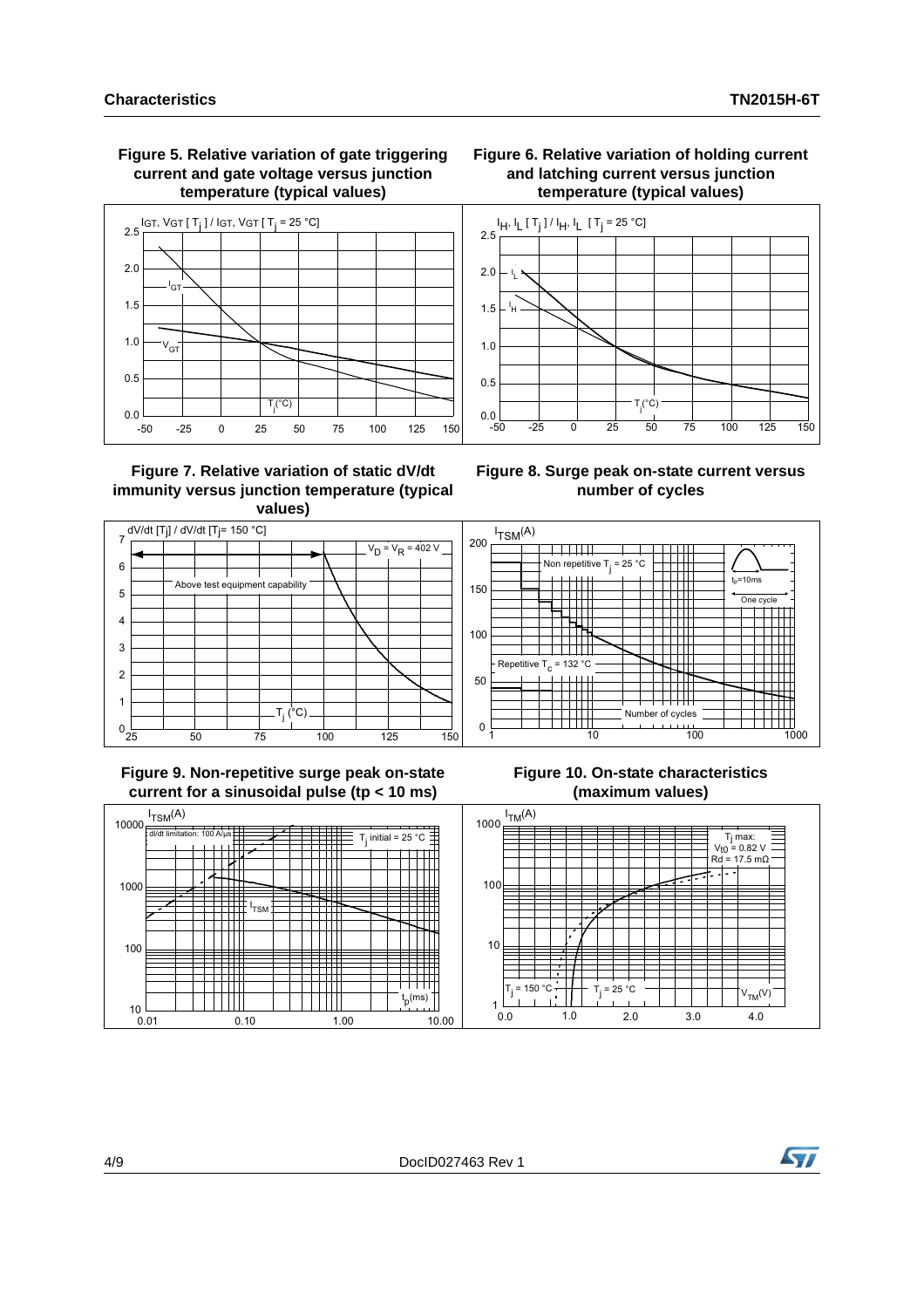

### **Figure 11. Relative variation of leakage current versus junction temperature (tp < 10 ms)**

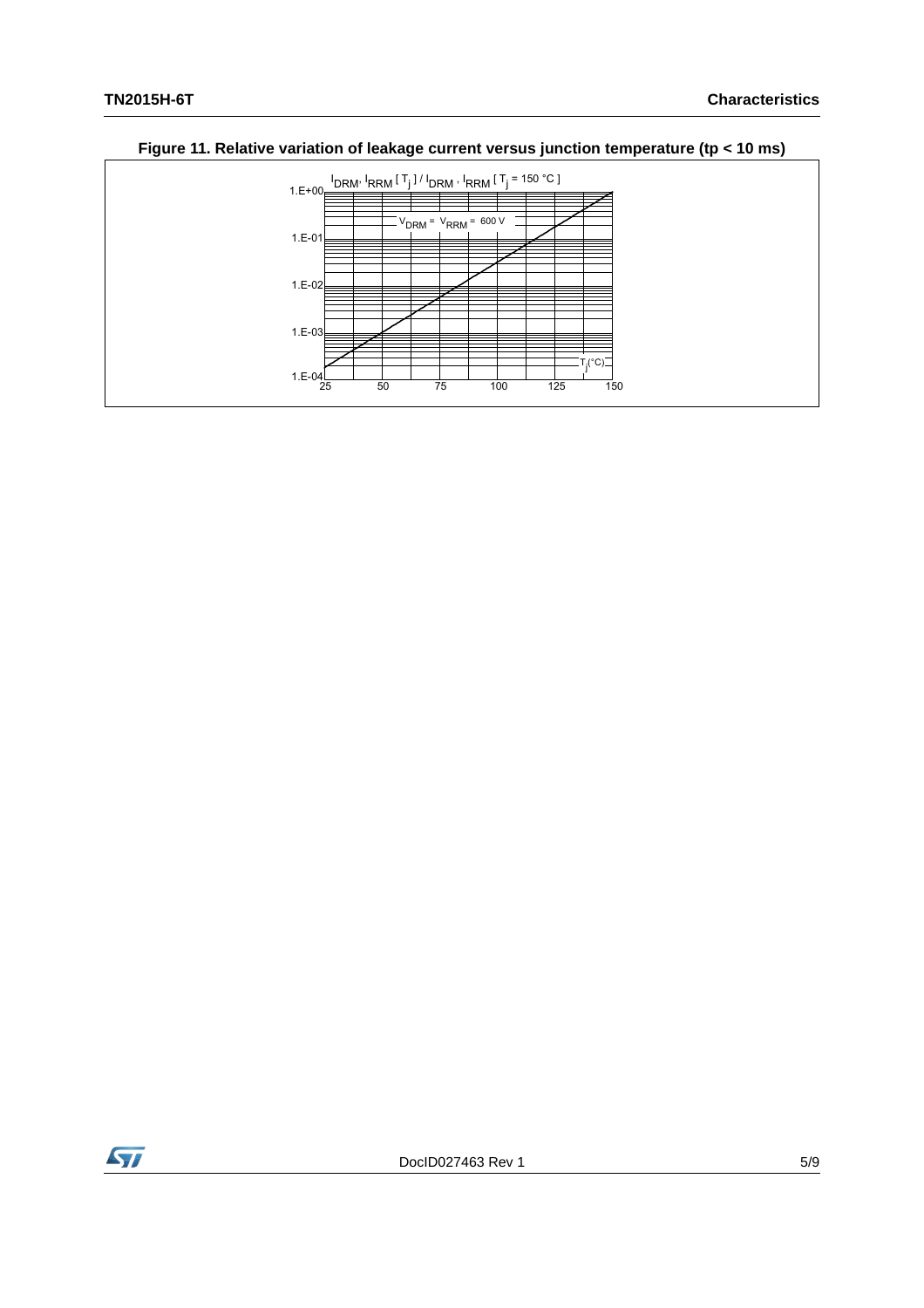### **2 Package information**

- Epoxy meets UL94, V0
- Lead-free package
- Halogen free molding compound
- Recommended torque: 0.4 to 0.6 N·m

In order to meet environmental requirements, ST offers these devices in different grades of ECOPACK $^{\circledR}$  packages, depending on their level of environmental compliance. ECOPACK $^{\circledR}$ specifications, grade definitions and product status are available at: *[www.st.com](http://www.st.com)*. ECOPACK® is an ST trademark.



**Figure 12. TO-220AB dimension definitions**

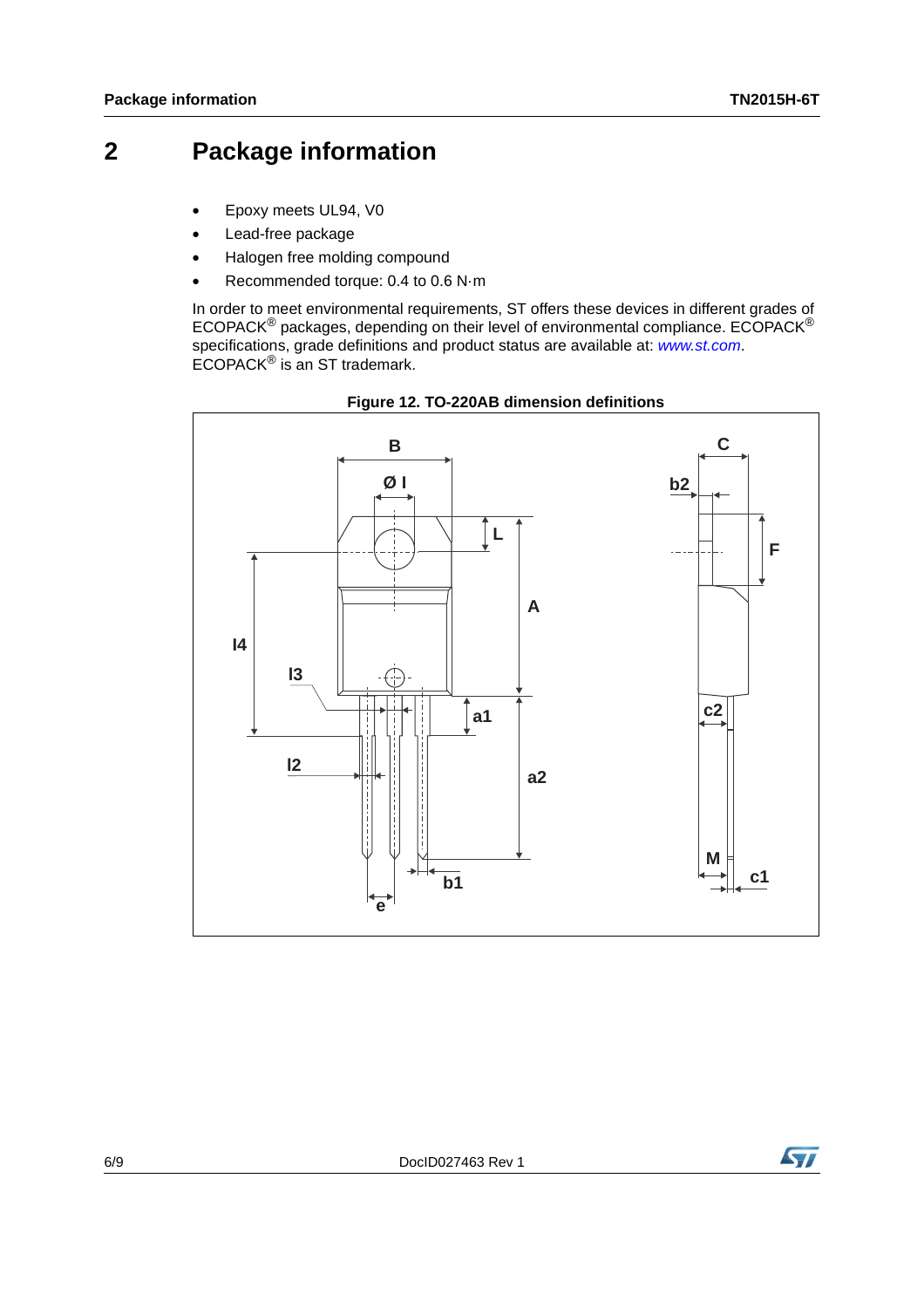|                | <b>Dimensions</b> |                    |       |       |               |       |  |
|----------------|-------------------|--------------------|-------|-------|---------------|-------|--|
| Ref.           |                   | <b>Millimeters</b> |       |       | <b>Inches</b> |       |  |
|                | Min.              | Typ.               | Max.  | Min.  | Typ.          | Max.  |  |
| A              | 15.20             |                    | 15.90 | 0.598 |               | 0.625 |  |
| a1             |                   | 3.75               |       |       | 0.147         |       |  |
| a <sub>2</sub> | 13.00             |                    | 14.00 | 0.511 |               | 0.551 |  |
| B              | 10.00             |                    | 10.40 | 0.393 |               | 0.409 |  |
| b <sub>1</sub> | 0.61              |                    | 0.88  | 0.024 |               | 0.034 |  |
| b2             | 1.23              |                    | 1.32  | 0.048 |               | 0.051 |  |
| $\mathsf C$    | 4.40              |                    | 4.60  | 0.173 |               | 0.181 |  |
| c <sub>1</sub> | 0.49              |                    | 0.70  | 0.019 |               | 0.027 |  |
| c2             | 2.40              |                    | 2.72  | 0.094 |               | 0.107 |  |
| e              | 2.40              |                    | 2.70  | 0.094 |               | 0.106 |  |
| F              | 6.20              |                    | 6.60  | 0.244 |               | 0.259 |  |
| ØI             | 3.75              |                    | 3.85  | 0.147 |               | 0.151 |  |
| 4              | 15.80             | 16.40              | 16.80 | 0.622 | 0.646         | 0.661 |  |
| L              | 2.65              |                    | 2.95  | 0.104 |               | 0.116 |  |
| 12             | 1.14              |                    | 1.70  | 0.044 |               | 0.066 |  |
| 13             | 1.14              |                    | 1.70  | 0.044 |               | 0.066 |  |
| M              |                   | 2.60               |       |       | 0.102         |       |  |

**Table 6. TO-220AB dimension values**

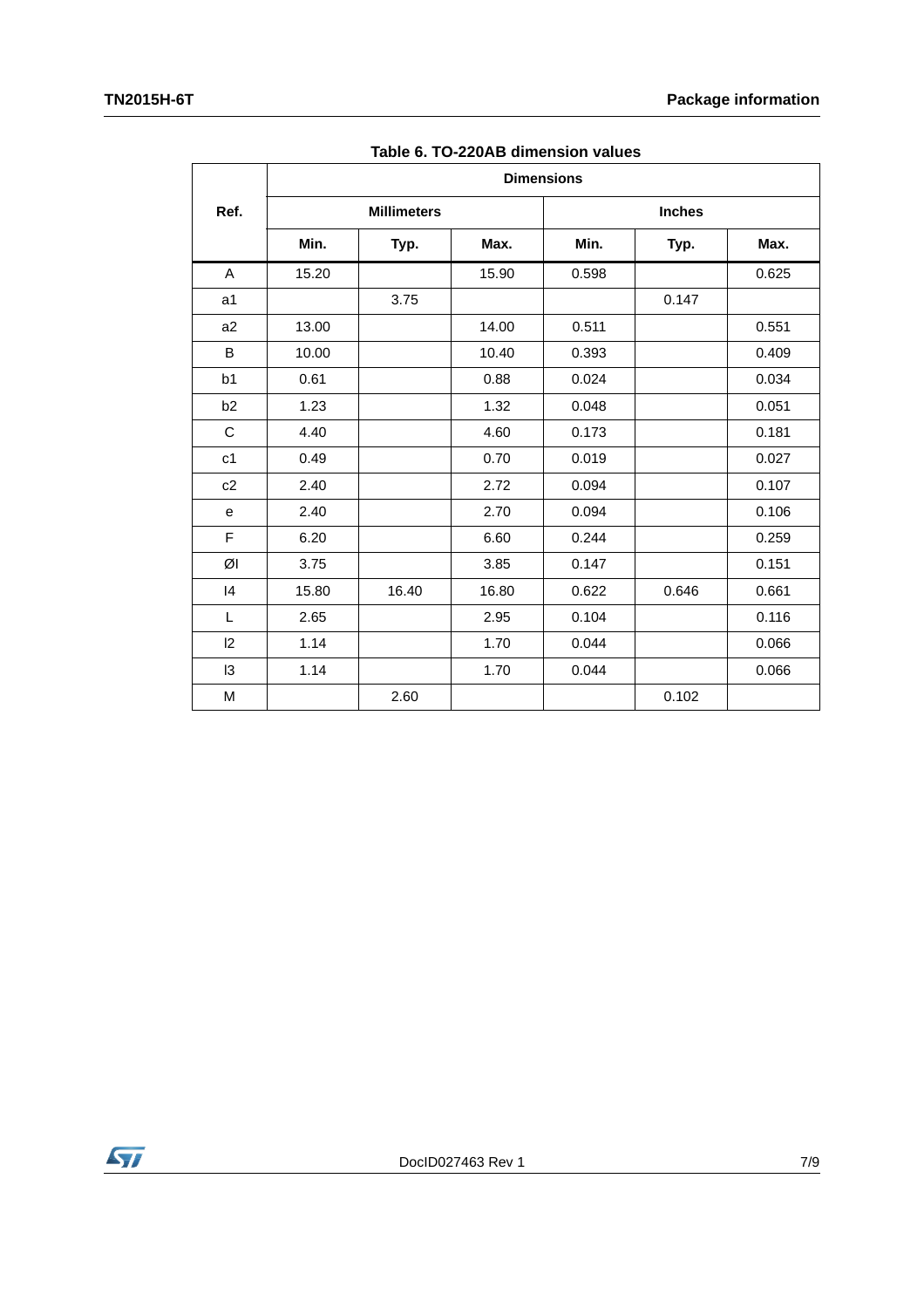## **3 Ordering information**

| Series<br>$TN = SCR$<br>Rms current<br>$20 = 20 A$<br>Gate sensitivity<br>$15 = 15 \text{ mA}$<br>High temperature<br>Voltage<br>$6 = 600 V$<br>Package<br>$T = TO-220AB$<br>Delivery mode<br>$Blank = tube$ | TN 20 15 H - 6 T |
|--------------------------------------------------------------------------------------------------------------------------------------------------------------------------------------------------------------|------------------|
|--------------------------------------------------------------------------------------------------------------------------------------------------------------------------------------------------------------|------------------|

#### **Figure 13. Ordering information scheme**

#### **Table 7. Ordering information**

| Order code | Marking  | Package         | Weight           | <b>Base gtv</b> | Delivery mode |
|------------|----------|-----------------|------------------|-----------------|---------------|
| TN2015H-6T | TN2015H6 | <b>TO-220AB</b> | 2.3 <sub>q</sub> | 50              | ™ube          |

# **4 Revision history**

| Table 8. Document revision history |  |  |  |  |
|------------------------------------|--|--|--|--|
|------------------------------------|--|--|--|--|

| Date        | <b>Revision</b> | Changes          |
|-------------|-----------------|------------------|
| 25-Feb-2015 |                 | Initial release. |